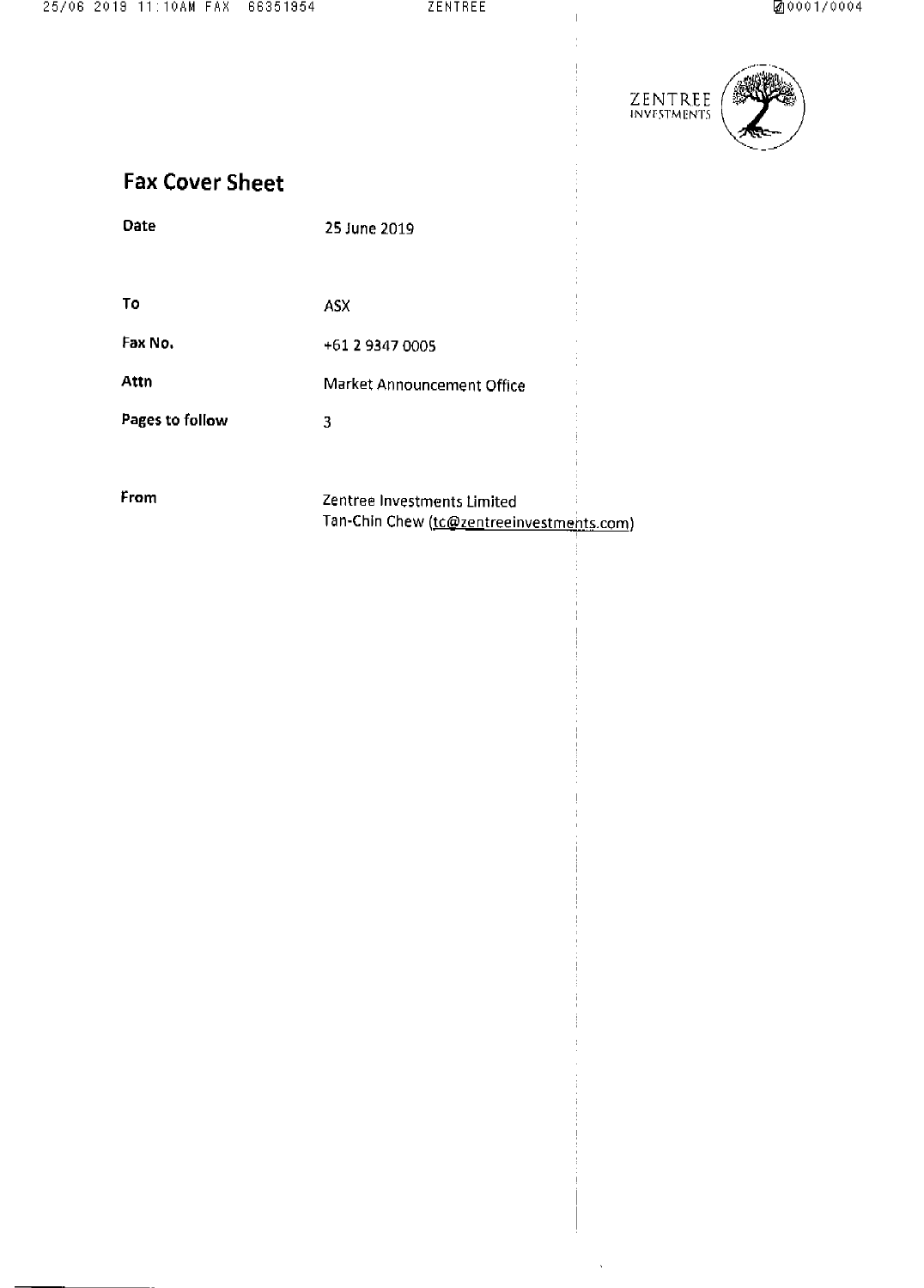604 page 1/2 15 July 2001

## Form 604

Corporations Act 2001 Section 671B

# Notice of change of interests of substantial holder

| To Company Name/Scheme                                                           |             | ENERGY RESOURCES OF AUSTRALIA LIMITED          |  |  |
|----------------------------------------------------------------------------------|-------------|------------------------------------------------|--|--|
| <b>ACN/ARSN</b>                                                                  | 008 550 865 |                                                |  |  |
| 1. Dotails of substantial holder(1)                                              |             |                                                |  |  |
| Namo<br>ACN/ARSN (if applicable)                                                 |             | ZENTREE INVESTMENTS LIMITED                    |  |  |
| There was a change in the interests of the<br>substantial holder on              |             | 21/06/2019                                     |  |  |
| The previous notice was given to the company on<br>The previous notice was dated |             | <u>12 / 04</u> / 2019<br><u>10 / 04 / 2019</u> |  |  |
| 2. Previous and present voting power                                             |             |                                                |  |  |

The total number of votes attached to all the voting shares in the company or voting interests in the scheme that the substantial holder or an associate (2) had a relevant interest (3)  $\left| \right\rangle$ 

| Class of securities (4) | Previous notice   |                  | Present notice  |                  |
|-------------------------|-------------------|------------------|-----------------|------------------|
|                         | Person's votes    | Vating power (5) | Person's votes! | Voting power (5) |
| ORDINARY SHARRS         | 176.846,329<br>-- | 14.646           | 82,525.309      | 15.94%           |
|                         |                   |                  |                 |                  |

#### 3. Changes in relevant Interests

Particulars of each change in, or change in the nature of, a relevant interest of the substantial holder or an associate in voting securities of the company or scheme, sinco the<br>substantial holder was last required to give

| Date of<br>спапре      | Person whose<br>relevant interest<br>changed | Nature of<br>change (6) | Consideration<br>given in relation<br>to change (7) | Class and<br>numbor of<br>socurities<br>affected | Person's votes<br>offected |
|------------------------|----------------------------------------------|-------------------------|-----------------------------------------------------|--------------------------------------------------|----------------------------|
| Refer to<br>Annexure A |                                              |                         |                                                     |                                                  |                            |
|                        |                                              |                         |                                                     |                                                  |                            |
|                        |                                              |                         |                                                     |                                                  |                            |

#### 4. Present relevant interests

Particulars of each relevant interest of the substantial holder in voting securities after the change are as follows:

| Holder of<br>relovant<br>interest         | Registered<br>holder of<br>securities                               | Person entitled<br>to bo realstered<br>as holder (8)             | Nature of<br>relevant<br>interest (6) | Class and<br>number of<br>securities | Porson's votes |
|-------------------------------------------|---------------------------------------------------------------------|------------------------------------------------------------------|---------------------------------------|--------------------------------------|----------------|
| ZENTREE<br>INVESTMENTS LIMITED<br>LIMITRD | HSBC DANK AUSTRALIA<br>JP MORGAN NOMINEES                           | <b>ZENTREK INVERTMENTSBENEFICIAL OWNER</b><br>LIMITED            |                                       | 59,610.709                           | 59.610.709     |
|                                           | ANCTOALIA ITMITED                                                   | <b>ZENTREE INVESTMENTS BENEFICIAL OWNER</b><br><b>L. Yargmon</b> |                                       | 20,495.668                           | 20,495.668     |
|                                           | CITICONP NOMINEES PTY ZENTREE INVESTMENTS BENEFICIAL OWNER<br>ستعدا | <b>LIMINED</b>                                                   |                                       | 2,418.932                            | 2,416,932      |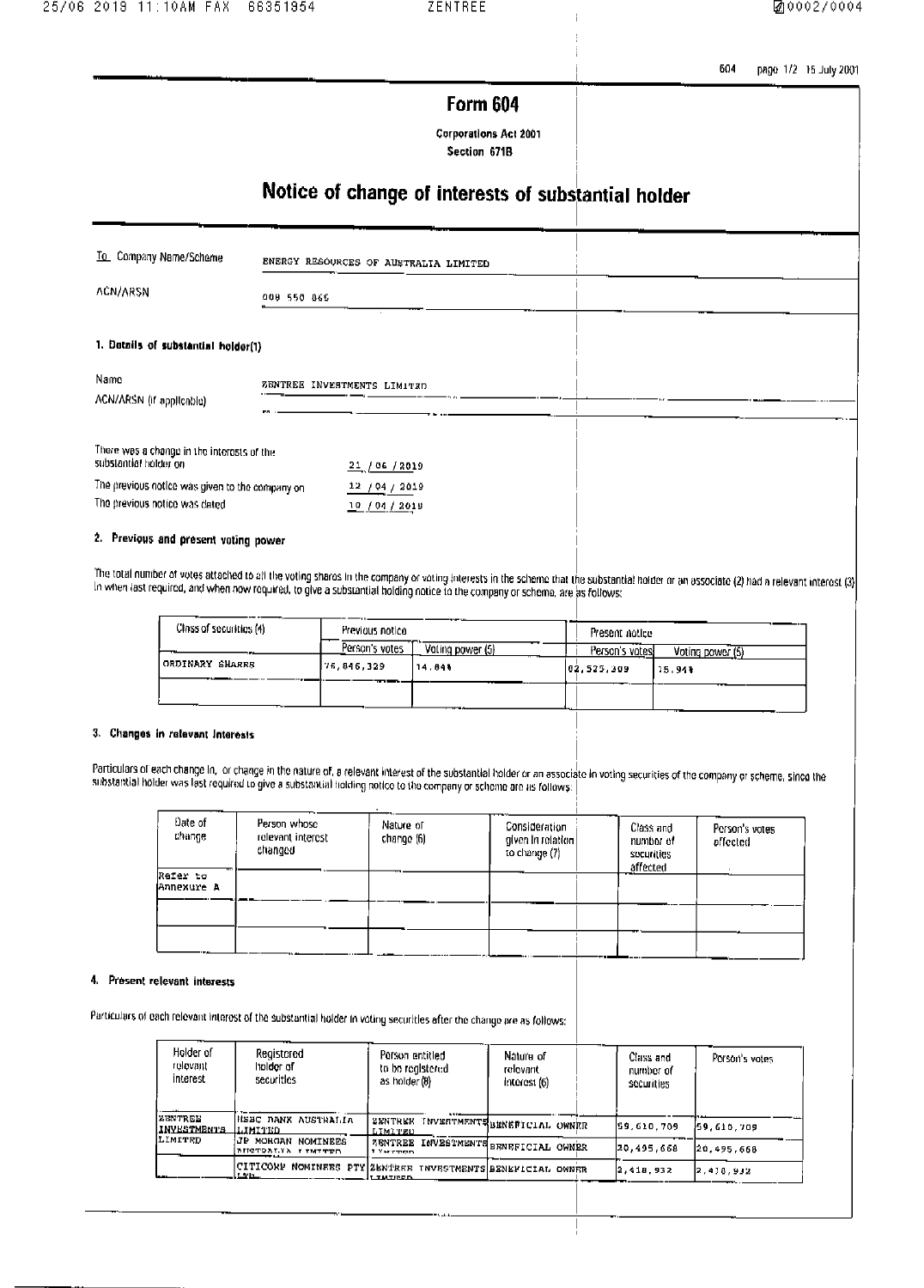604 page 2/2 15 July 2001

#### 5. Changes in association

The persons who have bocome associates (2) of, ceased to be associates of, or have changed the naturo of their association (9) with the substantial holder in relation to voting interests in the company or scheme are as follows:

| Name and ACN/ARSN (if applicable)<br>┳ | Nature of association |   |    |
|----------------------------------------|-----------------------|---|----|
|                                        |                       | . | -- |
|                                        |                       |   |    |

### 6. Addresses

The addressos of persons named in this form are as follows:

| Name                              | Address                                               |
|-----------------------------------|-------------------------------------------------------|
| EENTREE INVESTMENTS LIMITED<br>__ | (65 CHULIA STREET #45-04 OCBC CENTRE SINGAPORE 049513 |
|                                   |                                                       |